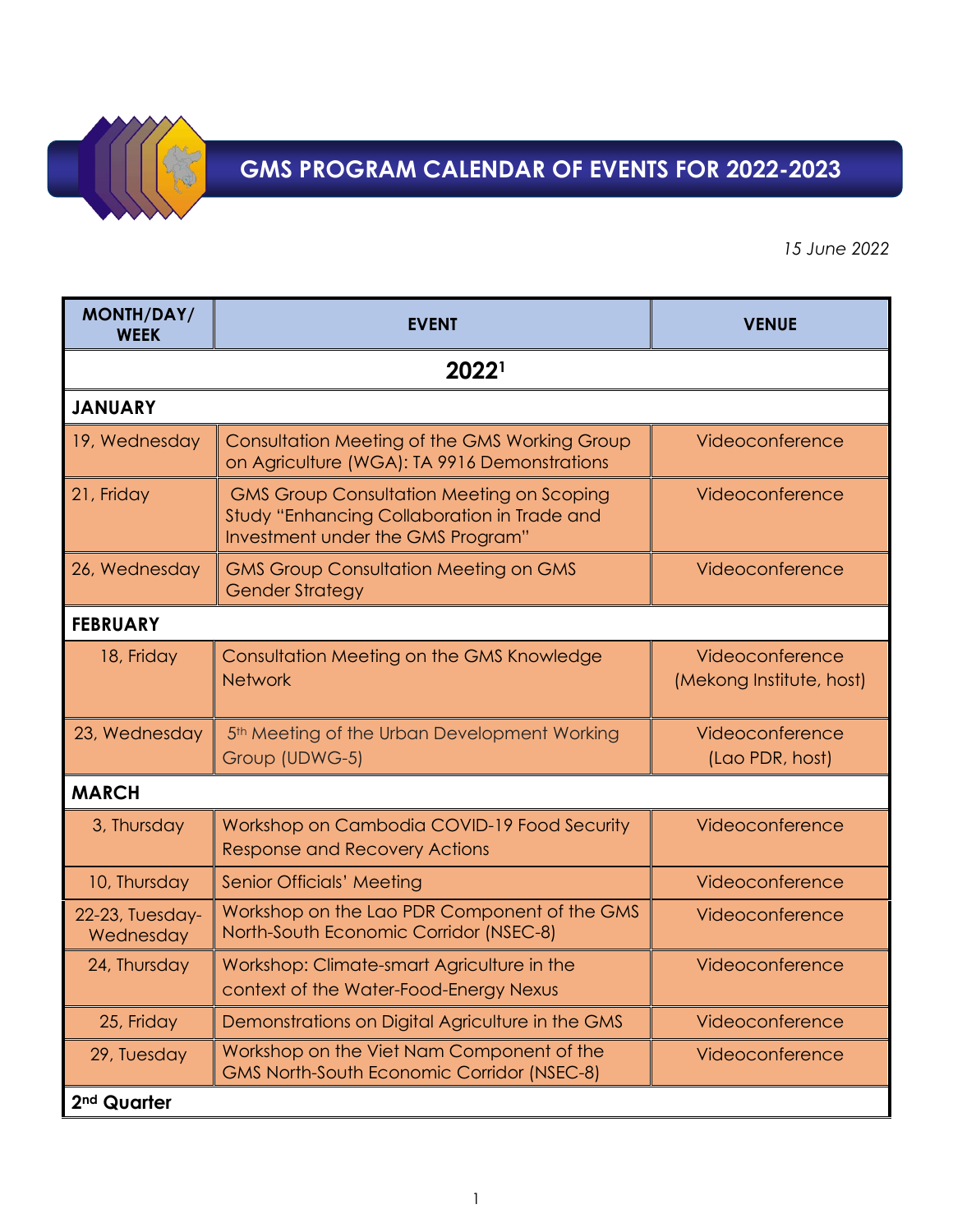| <b>MONTH/DAY/</b><br><b>WEEK</b>   | <b>EVENT</b>                                                                                                                            | <b>VENUE</b>                                                         |  |  |
|------------------------------------|-----------------------------------------------------------------------------------------------------------------------------------------|----------------------------------------------------------------------|--|--|
| <b>TBD</b>                         | <b>GMS Secretariat/Technical Meeting</b>                                                                                                | Videoconference                                                      |  |  |
| <b>APRIL</b>                       |                                                                                                                                         |                                                                      |  |  |
| 7, Thursday                        | Regional Meeting for the Greater Mekong<br>Subregion: How to successfully operationalize One<br>Health for a green recovery in the GMS? | Videoconference                                                      |  |  |
| <b>MAY</b>                         |                                                                                                                                         |                                                                      |  |  |
| 12, Thursday                       | 49th Meeting of the Tourism Working Group (TWG-<br>49)                                                                                  | Videoconference<br>(Lao PDR, host)                                   |  |  |
| 30, Monday                         | Mekong Dialogue on Labor Mobility                                                                                                       | Videoconference                                                      |  |  |
| <b>JUNE</b>                        |                                                                                                                                         |                                                                      |  |  |
| 7, Tuesday                         | <b>GMS Training on Gender Equality for GMS Gender</b><br><b>Focals</b>                                                                  | Videoconference                                                      |  |  |
| 10, Friday                         | <b>GMS Training on Gender Equality for GMS Gender</b><br><b>National Secretariats</b>                                                   | Videoconference                                                      |  |  |
| 14, Tuesday                        | 25 <sup>th</sup> Meeting of GMS Subregional Transport Forum<br>$(STF-25)$                                                               | In-person (Siem Reap,<br><b>TBC)</b> and Virtual<br>(Cambodia, host) |  |  |
| 21-23, Tuesday-<br>Thursday        | 19th Meeting of the Working Group on Agriculture<br>$(WGA-19)$                                                                          | In-person (Ho Chi<br>Minh City) and Virtual<br>(Viet Nam, host)      |  |  |
| 30, Thursday                       | <b>Senior Officials' Meeting</b>                                                                                                        | Videoconference                                                      |  |  |
| <b>TBD</b>                         | Meeting of the National Transport Facilitation<br>Committee of CBTA Joint Committee                                                     | Videoconference<br>(TBC, host)                                       |  |  |
| 3 <sup>rd</sup> Quarter            |                                                                                                                                         |                                                                      |  |  |
| <b>TBD</b>                         | 13th Economic Corridors' Forum (ECF-13) back-to-<br>back with Governors' Forum                                                          | In-person/Virtual (TBC)<br>(PRC, host)                               |  |  |
| <b>TBD</b>                         | <b>GMS Secretariat/Technical Meeting</b>                                                                                                | Videoconference                                                      |  |  |
| <b>JULY</b>                        |                                                                                                                                         |                                                                      |  |  |
| 4-6, Monday-<br>Wednesday<br>(TEC) | 29th Meeting of the Regional Power Trade<br>Coordination Committee (RPTCC-29)/Energy<br><b>Transition Task Force Meeting</b>            | In-person (Siem Reap)<br>and Virtual<br>(Cambodia, host)             |  |  |
| <b>AUGUST</b>                      |                                                                                                                                         |                                                                      |  |  |
|                                    |                                                                                                                                         |                                                                      |  |  |